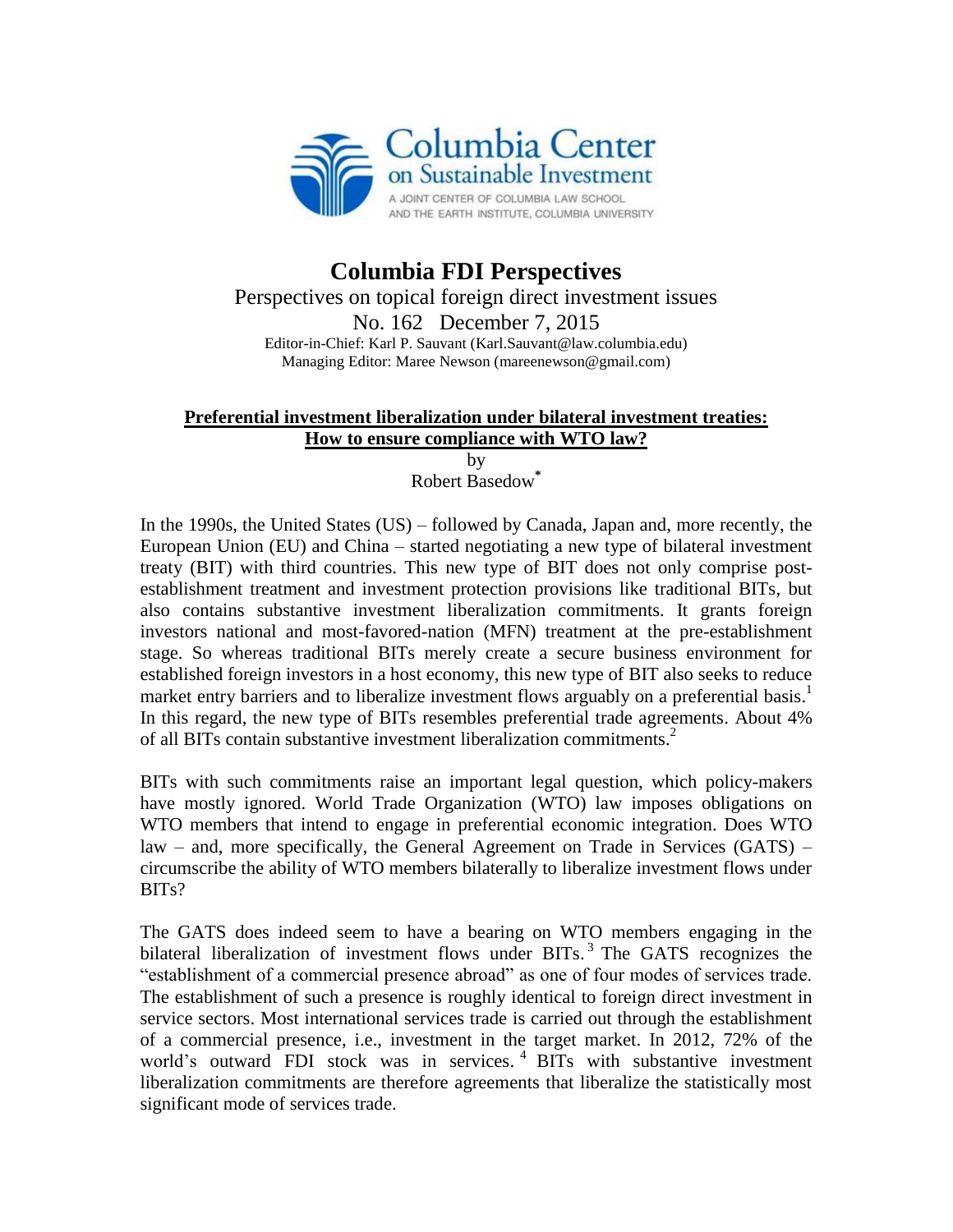The GATS contains rules on when and how WTO members may bilaterally liberalize services trade. GATS Article II states that members doing that must a priori afford the same market access rights to all other WTO members. The GATS provides only for two exceptions to this MFN treatment obligation. First, GATS Article II.2 stipulates that WTO members do not need to multilateralize market access commitments granted under bilateral agreements if the members have exempted the relevant sectors and activities from the MFN obligation in their GATS schedules. Second, they do not need to grant market access commitments afforded under bilateral agreements to other members if these agreements fulfil certain economic integration criteria. GATS Article V inter alia states that such agreements should not exclude any mode of supply from liberalization efforts from the outset, have substantial sectoral coverage and match or go beyond countries' GATS commitments.

Most, if not all, BITs with substantive investment liberalization commitments seem to fall short of the conditions for a preferential liberalization of service-related investments laid out in the GATS. Hence, substantive service-related liberalization commitments granted under such BITs should, in principle, be multilateralized. For one thing, such commitments granted under BITs often seem to exceed countries' reservations tabled in their schedules under GATS Article II.2; only 17 WTO members have inscribed general BIT-related reservations into their schedules.<sup>5</sup> Secondly, BITs seem hardly compatible with GATS Article V. BITs by design only liberalize one of four modes of services trade. Moreover, many BITs contain substantial reservations. The US, for example, typically includes vast carve-outs for her states into her BITs.

Few policy-makers seem to be aware that service-related investment liberalization commitments granted under BITs are likely to be subject to the MFN obligation enshrined in GATS Article II. One can hardly imagine, for instance, that the US and the EU put themselves through arduous negotiations on investment liberalization with China, knowing that any hard-fought service-related market access commitments are likely to be instantaneously multilateralized.

So what can policy-makers do to ensure preferential investment liberalization in compliance with WTO law? First, they could exclude service-related liberalization commitments from their BITs in order to avoid the applicability of the GATS. However, this approach is not desirable. Second, they might only focus on reaching for additional market access in service sectors excluded from the MFN treatment obligation under their GATS schedules. Third, they might step up their liberalization efforts to comply with the requirements of GATS Article V. Countries would have to ensure broad sectoral coverage across all modes of supply. The consequent complexity of such investment negotiations, however, would make it more reasonable to directly engage in full-fledged preferential trade agreements negotiations.

 $\overline{a}$ 

<sup>\*</sup> Robert Basedow [\(j.r.basedow@lse.ac.uk\)](mailto:j.r.basedow@lse.ac.uk) is a doctoral candidate at the London School of Economics and Political Science. The author is grateful to Rudolf Adlung, Hamid Mamdouh and Pierre Sauvé for their helpful peer reviews. **The views expressed by the author of this** *Perspective* **do not necessarily reflect**